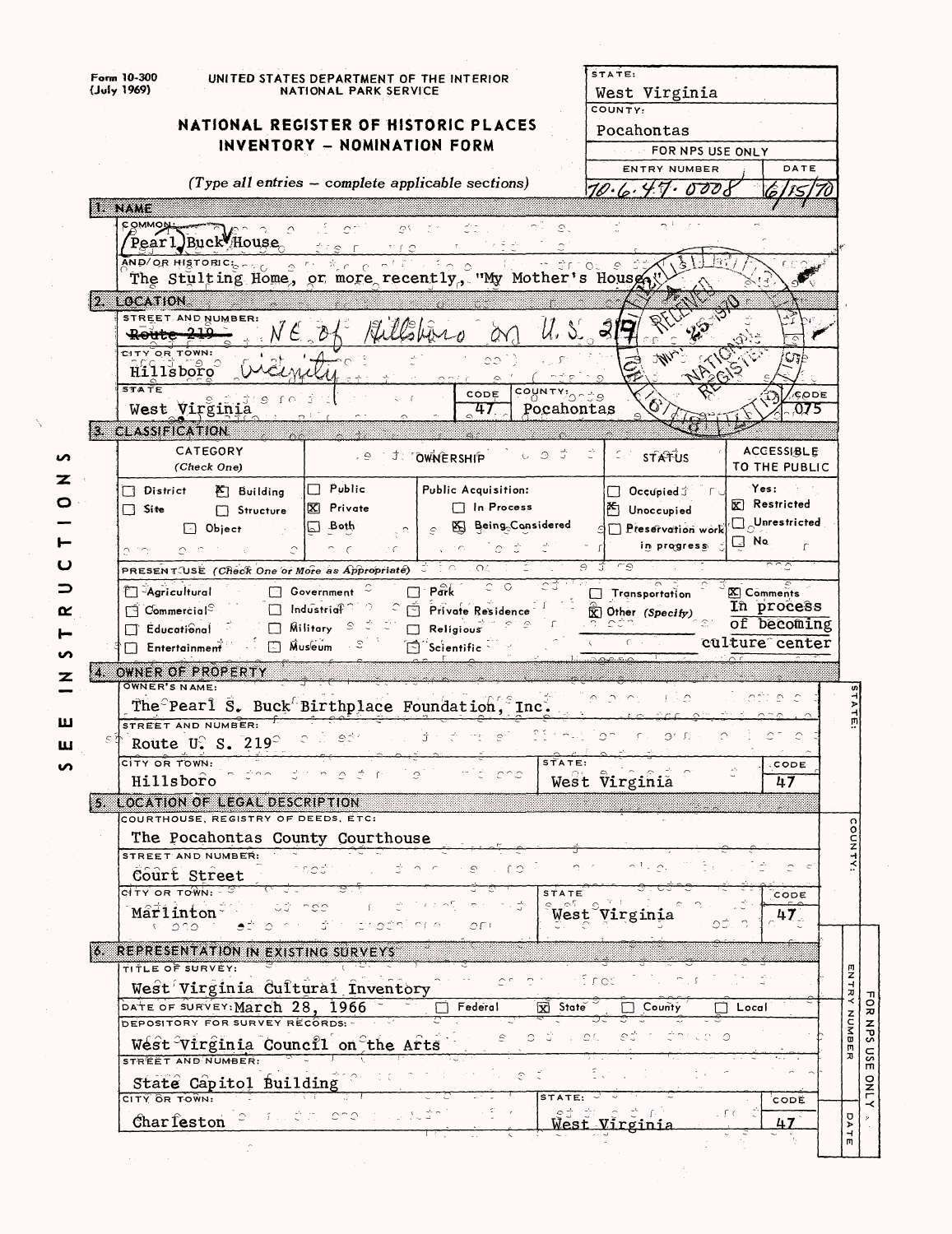|                  |              |                     | (Check One)  |              |                     |
|------------------|--------------|---------------------|--------------|--------------|---------------------|
|                  | Excellent    | Good<br>Fair<br>اعط | Deteriorated | $\Box$ Ruins | Unexposed           |
| <b>CONDITION</b> |              | (Check One)         |              |              | (Check One)         |
|                  | Altered<br>W | Unaltered           |              | Moved        | Original Site<br>ਲਿ |

## Present Condition;

Pearl Buck's birthplace is an attractive white frame house sitting well back from U. S. 219, in a delightful rural environment close to the eastern boundary of the little country village of Hillsboro.\* The house shields from view the outbuildings; barn, garage, and two sheds. The outbuildings are run down, but the house is in fair to good condition. Aside from the basement with its fireplace and six rooms, where the Stultings had their kitchen, the home consists of  $14$  rooms, large and small, six of them in the rear addition to the building. (See Exhibit  $1,$  floor plans and elevations of the house as it now exists.) The house as it stands today is described room for room by Mrs. Betsey Jordan Edgar in a publication entitled Our House because for years it was occupied by her husband's parents. (See Exhibit 2.) Much of the flooring, paneling, and other woodwork still in the building dates back to the original structure.

## Original Condition;

The Stultings felled and hewed the beams, made the brick by hand. and built the house mainly with their own labor. No slave labor was employed unless paid for. When the first floor of the house was completed the family moved in; then they accumulated more money, lumber, and brick and built the next. The woodwork of the front portion of the house is hand-rubbed walnut. The staireases, banisters, and everything about them, are hand-tooled. The floors<sub>c</sub>are of hardwood boards, about 8 inches wide. In the front parlor are two cabinets, or "presses," with large glass doors and ornamented with over= lapped stripping. The outer and inner construction of the house is brick, the exterior being covered with Jenny Lind siding. All in all, the home is representative not only of the people who sought freedom in America, but of the self-reliance and self-sufficiency that characterized early American life As originally built, the home did not have the six-room addition at the rear nor did it have the side porch recently added on the southwest side.

## Plans for Restoration;

The Pearl S. Buck Birthplace Foundation created by the West Virginia Federation of Women's Clubs has engaged Robert E. Martens, AIA, as project architect to restore house and property. As Mrs. Fred Hurt of Beckley, past president, has said, "The Federation's Foundation agrees to maintain integ= rity of site and to manage it in manner consistent with accepted preservation and use practices." Aquisition of a three-acre plot to the south will bring the property to its original dimension; trees, shrubbery and the orinal outbuildings will conform as nearly as possible to the original in external appearances, as recalled by Mrs. Grace Stulting Smith and others; the barn will become a theater; the nearby shed a craft shop; and a library-museum will be constructed near the rear of the house, The plans have the enthusiastic backing of Miss Buck (Exhibits 3 and 4) and the additional sponsorship, as of May 25, of all the Lions Clubs of West Virginia. The restoration is included in the BOR plan for West Virginia, now in final stages of preparation, and in the State Plan for Historic Preservation being prepared by the West Virginia Antiquities Commission.

^Construction is more accurately described as "brick knobbed."

regging?

 $\sim$  $\mathbf{m}$  $\mathbf{m}$ 

> $\overline{z}$  $\overline{a}$  $\overline{\phantom{0}}$  $\overline{\mathbf{x}}$ C O  $\rightarrow$

O  $\mathbf{z}$ **S**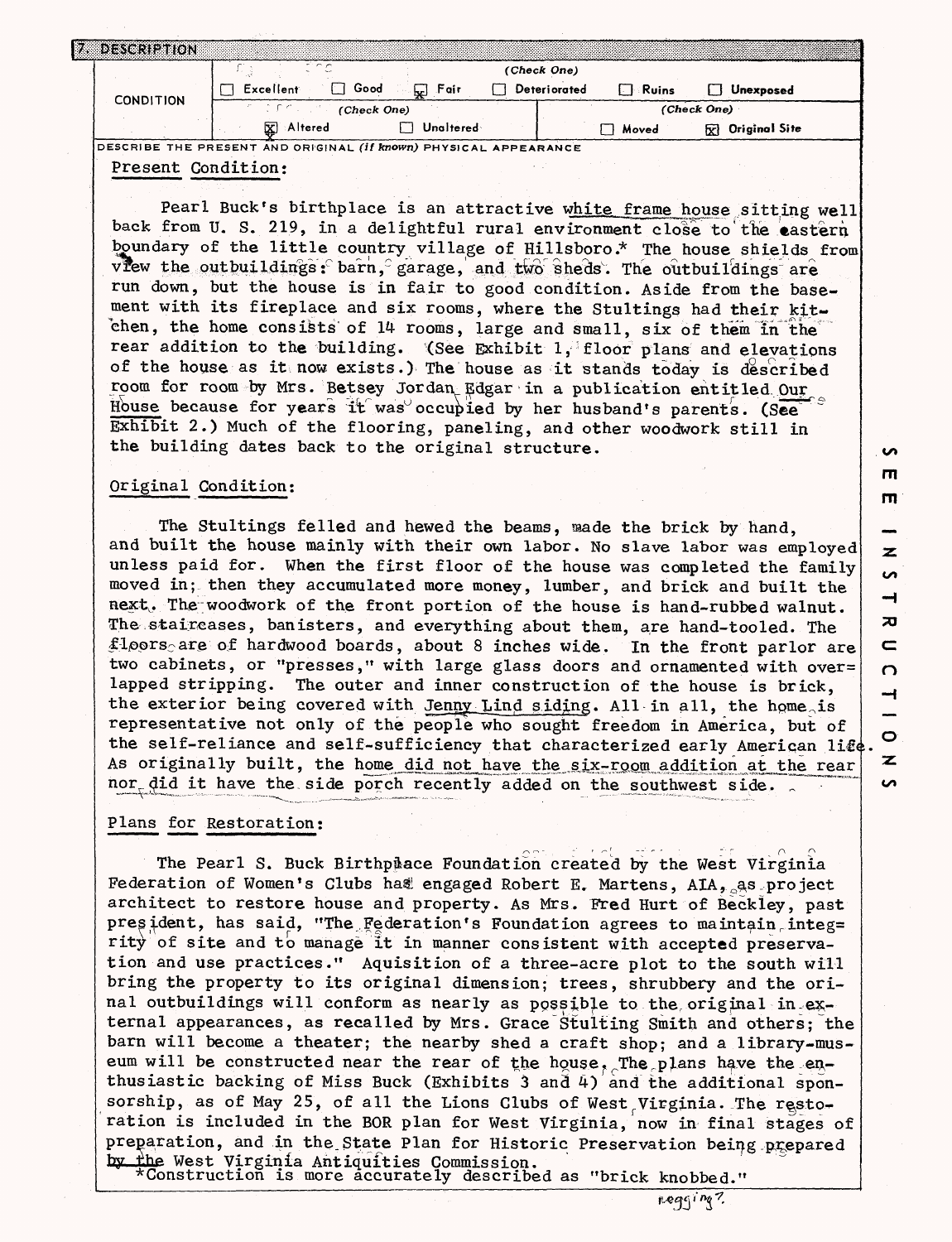| <b>A MENDELONICE.</b>                                                             |                                                                               |                                         |                      |
|-----------------------------------------------------------------------------------|-------------------------------------------------------------------------------|-----------------------------------------|----------------------|
| PERIOD (Check One or More as Appropriate)                                         |                                                                               |                                         |                      |
| Pre-Columbian                                                                     |                                                                               | □ 16th Century ( □ 18th Century ( o i □ | 20th Century         |
| 15th Century.                                                                     | $\circ$ $\Box$ 17th Century $\circ$ $\circ$ $\mathbb{K}$ $\circ$ 19th Century |                                         | $\cap$ $\cap$ $\cap$ |
| SPECIFIC DATE(S) (If Applicable and Known) $1858$ , date of original construction |                                                                               |                                         |                      |
| AREAS OF SIGNIFICANCE (Check One or More as Appropriate)                          |                                                                               |                                         |                      |
| Abor iginal                                                                       | Education                                                                     | Political                               | Ufon Planning        |
| $\Box$ Prehistoric                                                                | $\Box$ Engineering                                                            | Religion/Phi-                           |                      |
| $\mathbf{\nabla}$ Historic                                                        | $\Box$ Industry                                                               | losophy                                 |                      |
| Agriculture                                                                       | Invention                                                                     | Science                                 |                      |
| <b>Architecture</b>                                                               | □ Landscape                                                                   | $\Box$ Sculpture                        |                      |
| Art                                                                               | Architecture                                                                  | Social/Human-                           |                      |
| Commerce                                                                          | <b>KI</b> Literature                                                          | itarian                                 |                      |
| Communications                                                                    | Military                                                                      | Theater                                 |                      |
| Conservation                                                                      | Music                                                                         | Transportation                          |                      |
| STATEMENT OF SIGNIFICANCE                                                         |                                                                               |                                         |                      |

The home built by a Dutch refugee from religious persecution in 1858 became the birthplace of his great-granddaughter, Pearl Buck (nee Sydenstricker), on June 26, 1892, near the village of Hillsboro, W. Va.

The home, with its surrounding land and buildings, has been purchased by the West Virginia Federation of Women's Clubs and turned over to the Pearl S. Buck Birthplace Foundation to own and administer. Plans are being carried forward to restore the property to its 1890 state, while at the same time developing it as an important center of art and culture.

Pearl Buck herself needs scarcely any introduction. Author of more than seventy books, she is the most translated writer in the world, the only American woman to be awarded the Nobel Prize for literature, recipient of a Pulitzer Prize, the William Dean Howells medal, and more than two hundred humanitarian awards. **Reserve the Setting of Property August** 2016.  $\sim$ 

As impressive as her literary career, has been her effort to care  $\circ$ for Asian children fathered by American servicemen through, the Pearl S. Buck Foundation. Her personal involvement in this project in heart as well as means is evidenced by her adoption of nine of these abandoned ch $\delta$ ldren. R f : and  $\delta$  : and  $\delta$  : and  $\delta$  : and  $\delta$  : and  $\delta$  : and  $\delta$  : and  $\delta$  : and  $\delta$  : and  $\delta$  : and  $\delta$  : and  $\delta$  : and  $\delta$  : and  $\delta$  : and  $\delta$  : and  $\delta$  : and  $\delta$  : and  $\delta$  : and  $\delta$  : and

The restoration of the attractive wooden frame house built by Mynheer Stulting and his family has become one of Pearl Buck's chief preoccupations, not only for its significance to her personally, but for its meaning to her mother during the long years her family lived as missionaries in China, and for what it symbolizes concerning the American freedom that gave new life and hope to oppressed migrants from the European countries.

In 1936 Miss Buck was moved to write The Exile, telling the story of her mother, Caroline Stulting, growing up in this home in "The Levels," a lovely section of Pocahontas County, and as a bride being transplanted to the alien land of China. Of her mother's recollections she wrote:

"Her earliest memories were of this new house and of its big, square, empty rooms. This house, then, spacious, dignified, beautiful, fashioned out of the mind of Mynheer, her grandfather, and finished by the eager young hands of her brother, went into the making of this American woman." (more)

 $\bar{\omega}_j$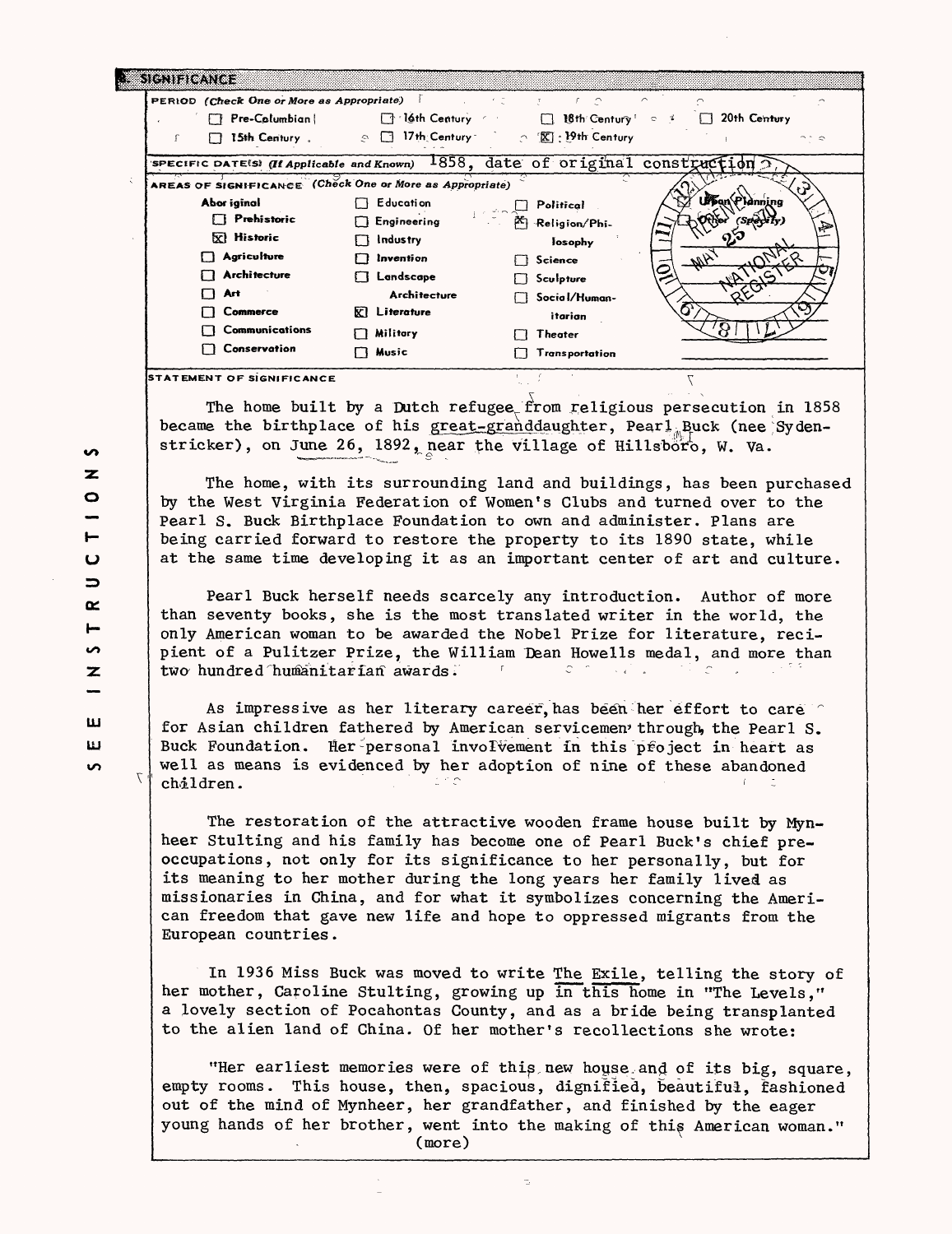| 9. MAJOR BIBLIDGRAPHICAL REFERENCES |                                                                                                                                                                       |                                                                                                                 |                                                                                        |      |                                                                              | $\overline{V}$<br>ũ                                               |                      |  |  |
|-------------------------------------|-----------------------------------------------------------------------------------------------------------------------------------------------------------------------|-----------------------------------------------------------------------------------------------------------------|----------------------------------------------------------------------------------------|------|------------------------------------------------------------------------------|-------------------------------------------------------------------|----------------------|--|--|
|                                     | Pearl Buck, The Exile. Reynal & Hitchcock, 1936.                                                                                                                      |                                                                                                                 |                                                                                        |      |                                                                              |                                                                   |                      |  |  |
|                                     | , My Mother's House. Appalachian Press, Richwood, W. Va., 1965.                                                                                                       |                                                                                                                 |                                                                                        |      |                                                                              |                                                                   |                      |  |  |
|                                     | Betsy Jordan Edgar, Our House: The Birthplace of Pearl S. Buck. McClain<br>Printing Co., Parsons, W. Va.                                                              |                                                                                                                 |                                                                                        |      |                                                                              |                                                                   |                      |  |  |
|                                     | Charles Carpenter, "The Birthplace of Pearl Buck." The West Virginia Review,                                                                                          |                                                                                                                 |                                                                                        |      |                                                                              |                                                                   |                      |  |  |
|                                     | January, 1937.                                                                                                                                                        |                                                                                                                 |                                                                                        |      |                                                                              |                                                                   |                      |  |  |
|                                     | "Clubwomen Gaining on Goal," Charleston Daily Mail, March 11, 1969.                                                                                                   |                                                                                                                 |                                                                                        |      |                                                                              |                                                                   |                      |  |  |
|                                     |                                                                                                                                                                       |                                                                                                                 |                                                                                        |      |                                                                              |                                                                   |                      |  |  |
|                                     |                                                                                                                                                                       |                                                                                                                 |                                                                                        |      |                                                                              |                                                                   |                      |  |  |
|                                     | 10. GEOGRAPHICAL DATA<br>LATITUDE AND LONGITUDE COORDINATES<br>LATITUDE AND LONGITUDE COORDINATES                                                                     |                                                                                                                 |                                                                                        |      |                                                                              |                                                                   |                      |  |  |
|                                     |                                                                                                                                                                       | DEFINING A RECTANGLE LOCATING THE PROPERTY                                                                      |                                                                                        | o    |                                                                              | DEFINING THE CENTER POINT OF A PROPERTY<br>OF LESS THAN TEN ACRES | $N$ $U$<br>- 31<br>ے |  |  |
|                                     | CORNER                                                                                                                                                                | <b>LATITUDE</b>                                                                                                 | <b>LONGITUDE</b>                                                                       | R    | LATITUDE                                                                     | <b>LONGITUDE</b>                                                  | しっ                   |  |  |
|                                     | NW                                                                                                                                                                    |                                                                                                                 | Degrees Minutes Seconds Degrees Minutes Seconds<br>  38 o 8 +17.59 »   80 o 12 + 30d » |      | Degrees Minutes Seconds                                                      | Degrees<br>Minutes Seconds                                        | $\sim$ 10<br>o lo    |  |  |
|                                     | NE.                                                                                                                                                                   | 38 <sub>9</sub><br>$8.25.92$ .                                                                                  | $[80 \t{0} 12 \t{0} 17.005]$                                                           |      |                                                                              |                                                                   |                      |  |  |
|                                     | $S, E \sim$                                                                                                                                                           | 389.81815<br>8.1449.                                                                                            | $80 \cdot 12 \cdot 11.73$                                                              |      |                                                                              |                                                                   |                      |  |  |
|                                     | SW                                                                                                                                                                    | ہ 38<br>APPROXIMATE ACREAGE OF NOMINATED PROPERTY:                                                              | $80 \cdot 12 \cdot 23.88$                                                              | 16.4 | acres                                                                        |                                                                   | L<br>cη              |  |  |
|                                     |                                                                                                                                                                       | LIST ALL STATES AND COUNTIES FOR PROPERT                                                                        |                                                                                        |      | PPING STATE OR COUNTY                                                        | <b>BOUNDARIES</b>                                                 | ∾                    |  |  |
|                                     | STATE:                                                                                                                                                                |                                                                                                                 | CODE                                                                                   |      | <b>COUNTY</b>                                                                | CODE                                                              | ς<br>w               |  |  |
|                                     | STATE:                                                                                                                                                                |                                                                                                                 | CODE                                                                                   |      | COUNTY:                                                                      | CODE                                                              | O<br>€<br>Ĉ١         |  |  |
|                                     |                                                                                                                                                                       |                                                                                                                 |                                                                                        |      |                                                                              |                                                                   | Z,                   |  |  |
|                                     | <b>STATE:</b>                                                                                                                                                         |                                                                                                                 | CODE                                                                                   |      | COUNTY:                                                                      | CODE                                                              | n                    |  |  |
|                                     | STATE:                                                                                                                                                                |                                                                                                                 | CODE                                                                                   |      | COUNTY:                                                                      | CODE                                                              |                      |  |  |
|                                     |                                                                                                                                                                       |                                                                                                                 | Ωt                                                                                     |      | C.                                                                           |                                                                   | 20                   |  |  |
|                                     |                                                                                                                                                                       | <b>III FORM PREPARED BY</b><br>NAME AND TITLE:                                                                  |                                                                                        |      | $\mathcal{G}_j$                                                              |                                                                   | Ω                    |  |  |
|                                     |                                                                                                                                                                       |                                                                                                                 | Clifford M. Lewis, S.J., Research Analyst at time $\sqrt{\alpha}$ .                    |      |                                                                              | Bøard approval                                                    | ∾<br>∾               |  |  |
|                                     | <b>ORGANIZATION</b>                                                                                                                                                   | West Virginia Antiquities Commission                                                                            |                                                                                        |      |                                                                              | DATE                                                              | W<br>VI              |  |  |
|                                     |                                                                                                                                                                       | STREET AND NUMBER:                                                                                              |                                                                                        |      | Old Mountainlair, West Virginia University, Morgantown, W. Va.               |                                                                   | О                    |  |  |
|                                     | CITY OR FOWN:                                                                                                                                                         | 076.<br>$\mathbb{C} \cup \mathbb{C} \cup \mathbb{C}$                                                            |                                                                                        |      | STATE                                                                        | CODE                                                              | z                    |  |  |
|                                     | Morgantown                                                                                                                                                            |                                                                                                                 |                                                                                        |      | West Virginia                                                                | 47                                                                |                      |  |  |
|                                     |                                                                                                                                                                       | 12 STATE LIAISON OFFICER CERTIFICATION                                                                          | $\sim$ 7 $^\circ$                                                                      |      | NATIONAL REGISTER VERIFICATION                                               |                                                                   |                      |  |  |
|                                     |                                                                                                                                                                       |                                                                                                                 |                                                                                        |      |                                                                              | CO                                                                |                      |  |  |
|                                     | As the designated State Liaison Officer for the Na-<br>tional Historic Preservation Act of 1966 (Public Law<br>89-665), I hereby nominate this property for inclusion |                                                                                                                 |                                                                                        |      | I hereby certify that this property is included in the                       |                                                                   |                      |  |  |
|                                     |                                                                                                                                                                       |                                                                                                                 |                                                                                        |      | National Register.                                                           |                                                                   |                      |  |  |
|                                     |                                                                                                                                                                       | in the National Register and certify that it has been<br>evaluated according to the criteria and procedures set |                                                                                        |      |                                                                              |                                                                   |                      |  |  |
|                                     |                                                                                                                                                                       | forth by the National Park Service. The recommended                                                             |                                                                                        |      |                                                                              |                                                                   |                      |  |  |
|                                     |                                                                                                                                                                       | level of significance of this nomination is:                                                                    |                                                                                        |      |                                                                              | Chief, Office of Archeology and Historic Preservation             |                      |  |  |
|                                     |                                                                                                                                                                       | National [X]<br>State                                                                                           | $Local^-$                                                                              |      | $500N$ 1 5 1970                                                              |                                                                   |                      |  |  |
|                                     |                                                                                                                                                                       |                                                                                                                 |                                                                                        |      | Date                                                                         |                                                                   |                      |  |  |
|                                     | Name                                                                                                                                                                  |                                                                                                                 |                                                                                        |      | $\stackrel{\scriptscriptstyle \circ}{\phantom{}_{\mathsf{A}T\text{TEST}}}$ : |                                                                   |                      |  |  |
|                                     |                                                                                                                                                                       |                                                                                                                 |                                                                                        |      |                                                                              |                                                                   |                      |  |  |
|                                     | $\lceil \text{Title} \rceil$                                                                                                                                          | Acting for the State Liaison<br>Ufficer                                                                         |                                                                                        |      |                                                                              |                                                                   |                      |  |  |
|                                     |                                                                                                                                                                       |                                                                                                                 |                                                                                        |      | Keeper of                                                                    | The National Register                                             |                      |  |  |
|                                     | Date                                                                                                                                                                  | May $25, 1970$                                                                                                  |                                                                                        |      | JUN 8<br>Date                                                                | 1970                                                              |                      |  |  |
|                                     |                                                                                                                                                                       |                                                                                                                 |                                                                                        |      |                                                                              |                                                                   |                      |  |  |

 $\epsilon$